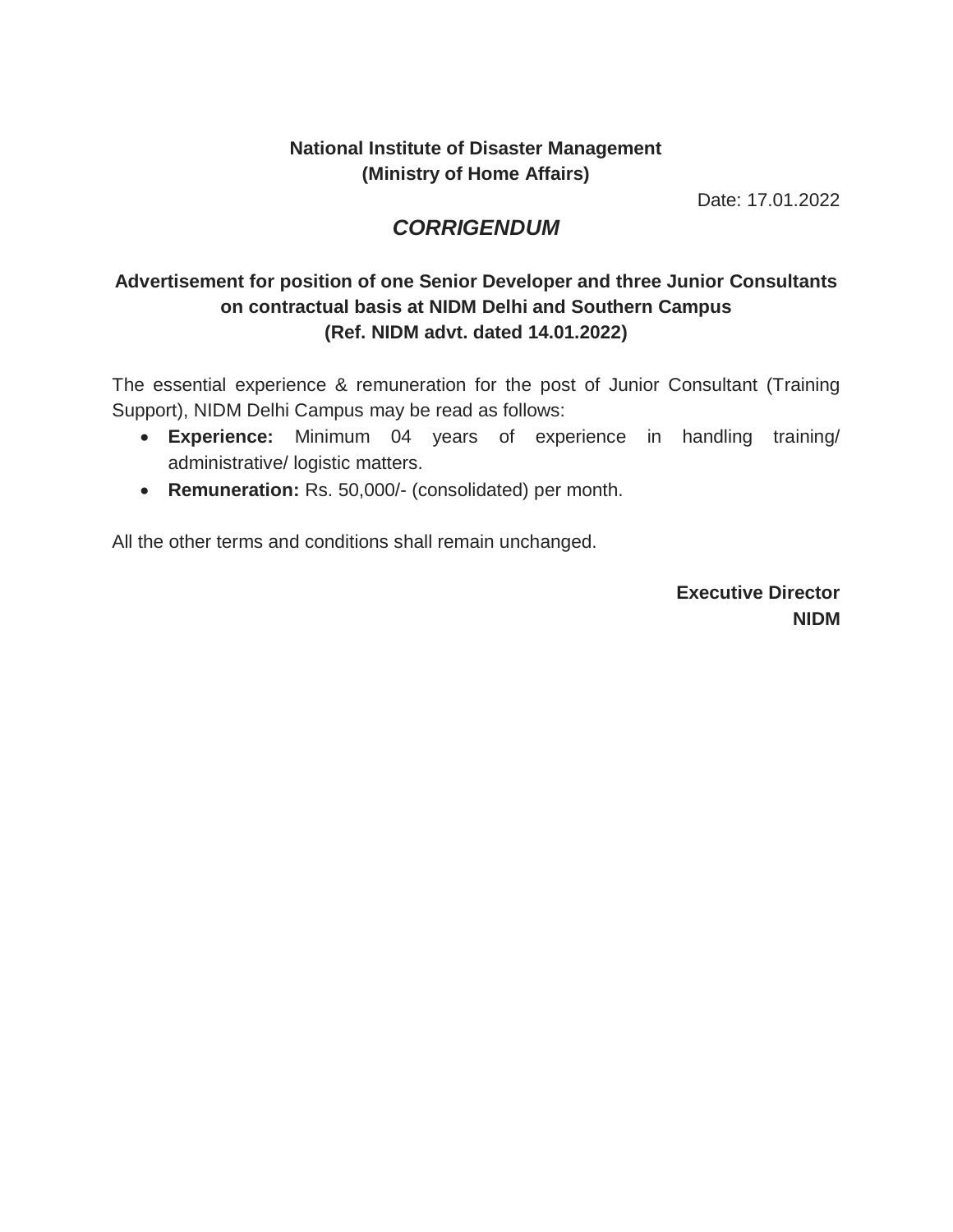# National Institute of Disaster Management (Ministry of Home Affairs)

### VACANCY ANNOUNCEMENT

Date: 14.01.2022

Applications are invited for following positions in the National Institute of Disaster Management, Delhi and Southern Campus on contractual basis:

| S.No.          | <b>Positions</b>                   | <b>Place of</b> | No. of    | <b>Remuneration</b> |
|----------------|------------------------------------|-----------------|-----------|---------------------|
|                |                                    | posting         | positions | p.m. (Rs.)          |
| 1 <sub>1</sub> | Sr. Developer (E-Learning)         | <b>Delhi</b>    |           | Rs.70,000/-         |
|                |                                    | Campus          |           |                     |
| 2.             | Junior Consultant (Hostel          | Southern        | 1         | Rs.45,000/-         |
|                | Support)                           | Campus          |           |                     |
| 3.             | <b>Junior Consultant (Training</b> | Delhi           | 1         | Rs.37,500/-         |
|                | Support)                           | Campus          |           |                     |
| 4.             | Junior Consultant (GIS &           | Delhi           |           | Rs. 37,500/-        |
|                | EOC)                               | Campus          |           |                     |

2. The detailed terms of reference for the above position and prescribed format of application is placed below.

3. Interested candidates may send their application in the prescribed format with superscription "Application for the post of The Manuson Muslim 2015. Application should be addressed to The Executive Director, National Institute of Disaster Management, Ministry of Home Affairs, Plot No-15, Block-B, Pocket-3, Sector 29, Rohini, Delhi-110042 and must reach latest by 04.02.2022.

4. Soft copy of the application may also be sent through email at nidm.outreach@gmail.com.

> Executive Director NIDM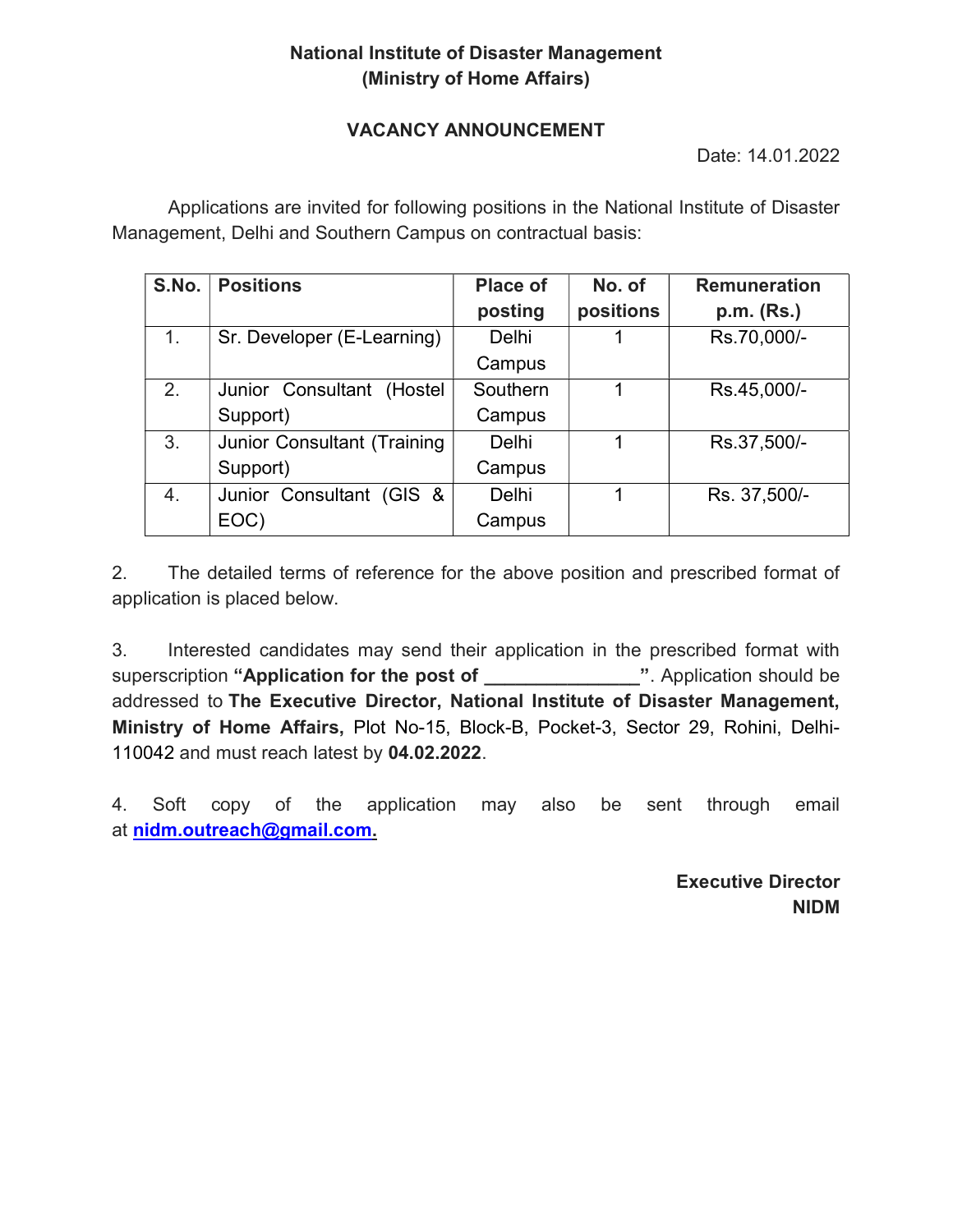#### Terms of Reference for the position of Sr. Developer (E-Learning) at NIDM Delhi Campus

#### Duties & Responsibilities

- Ensure hardware, software, installation, operation, hosting, designing, maintenance, migration, backup, security audit, troubleshooting, bug fixing & delivery of the NIDM e-Learning Courses in LAMP (Linux, Apache, MySQL, PHP) environment through Content/Learning Management System (MOODLE).
- Technical support, training and resolution of queries of different users of the portal.
- Coordination with various stakeholders and external agencies.
- Recording, archival, analysis, retrieval of files and records with reference to NIDM e-Learning Courses viz. hardware, software, courses, participants, facilitators, results etc.
- Prepare action plan, presentations, training calendar, monthly reports etc.
- Perform configure, customize and implement responsive and effective LMS systems particularly in Moodle version 3.10.
- Develop custom plugins/ Modify existing plugins viz BIG BLUE BUTTON as and when required, write scripts to automate Moodle routines and processes, planning and implementing API integrations with third parties as and when required.
- Customization of MOODLE Mobile App.
- Any other task assigned.

### Qualifications & Experience Essential

- Full time BE/B.Tech/M.Tech. /MSc. in Computer Science/Information Technology/MCA
- Minimum 6 years of professional experience in leading LMS institutions
- Hands-on experience in MOODLE development , management and integration with third party applications and CMS
- Experience in Modules development, block development, Report customization

#### Desirable

- Excellent Logical and analytical skills
- Good Knowledge in customizing MOODLE functionalities, developing custom themes; integration of payment gateway
- Experience of web designing and development of Mobile application will be added advantage in the selection
- Prior working experience in Govt./Training Institute/Disaster Management

#### Maximum Age

• 55 years

#### Remuneration

• Rs. 70,000/- per month (consolidated)

#### Engagement & Tenure

 Contractual basis initially for a period of three years which may be further extended/renewed as per performance, requirements at NIDM and willingness of both parties. The Institute reserves the right to terminate the services at any time without assigning any reason after giving one month's notice.

#### Place of Posting:-

• Place of duty is at National Institute of Disaster Management, (NIDM) Delhi Campus at NIDM, Plot no. 15, Pocket-3, Block-B, Sector-29, Rohini, Delhi-110042.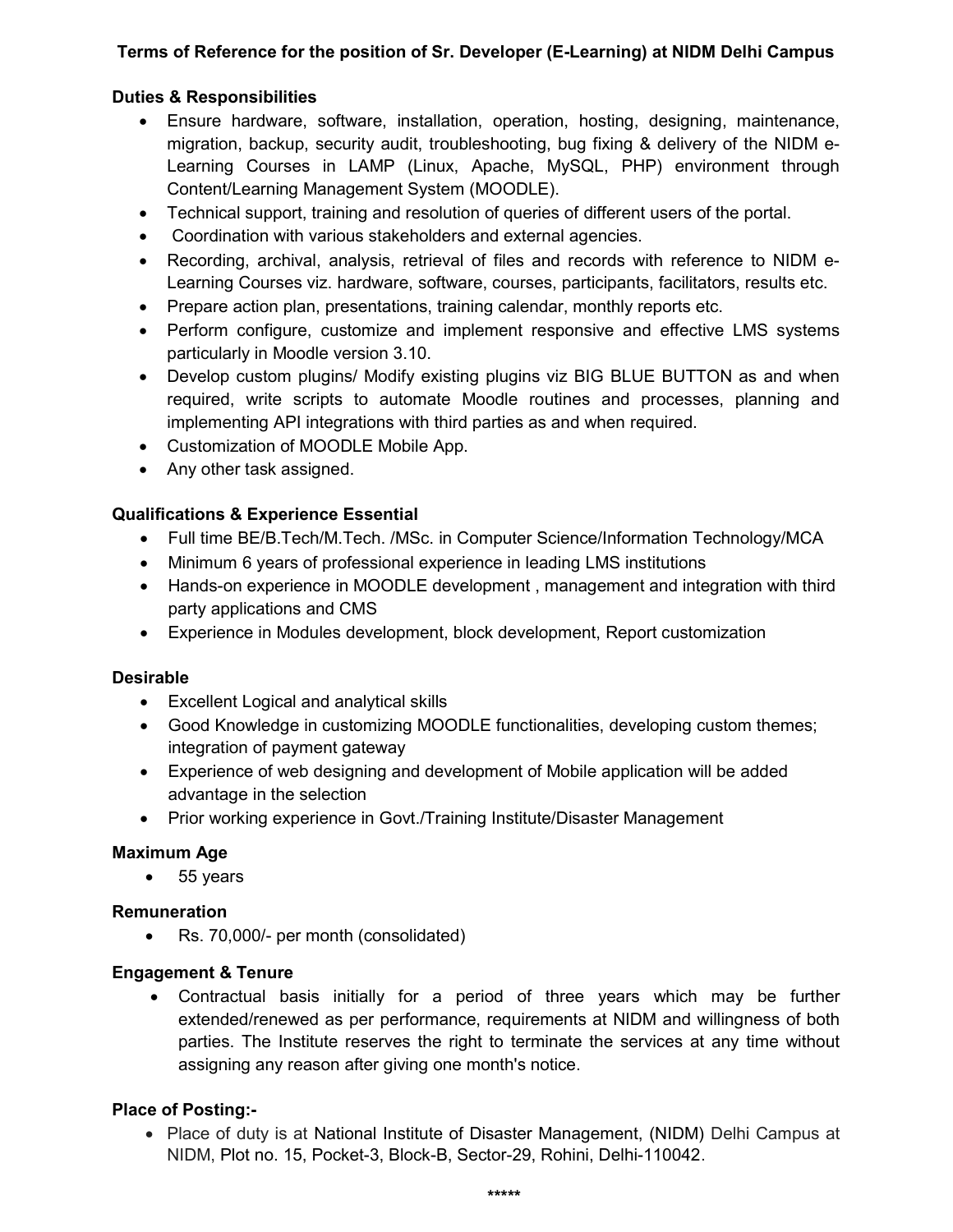# Terms of Reference for the position of Jr. Consultant (Hostel Support) at NIDM Southern Campus

## Duties & Responsibilities

- To reside in the NIDM hostel (without family) and perform full-time duties by working on all days of the week.
- Record keeping and allotment of rooms including suites.
- Assistance in maintenance of Hostel property, security, water & electricity supply, cleaning & sanitation, house-keeping & civil works, furniture & equipments and Hostel mess/kitchen including quality of foods & beverages served.
- Assistance in supervision of Hostel staff engaged for security, reception, mess/kitchen, house-keeping, cleaning & sanitation, electricity & water, carpenter, plumbing, civil works, telephone, internet and other utility services etc.
- To assist in procurement of goods, services and AMC for day to day functioning of the Hostel.
- To process & maintain files and records w.r.t. Hostel.
- To remain available in the campus from 6:00 AM to 10:00 PM except lean hours and on mobile 24x7.
- To assist Consultant (HM) in respect of all the above said activities on need basis
- Any other task assigned.

## Qualifications & Experience Essential

- Graduate from a recognized University/Institution
- Minimum 2 years of working experience as Hostel in-charge/warden in reputed educational institutes/organizations.
- Excellent communication (Hindi, English & Telugu) and interpersonal skills.
- Knowledge of Computer Application including MS-Office, Internet, Email etc.

## Desirable

• Prior working experience in Govt./Training Institute/Disaster Management.

## Maximum Age

• 45 years

## Remuneration

• Rs. 45,000/- per month (consolidated)

## Engagement & Tenure

 Contractual basis initially for a period of three years which may be further extended/renewed as per performance, requirements at NIDM and willingness of both parties. The Institute reserves the right to terminate the services at any time without assigning any reason after giving one month's notice.

# Place of Posting:-

• Place of duty is at National Institute of Disaster Management, (NIDM), Southern Campus.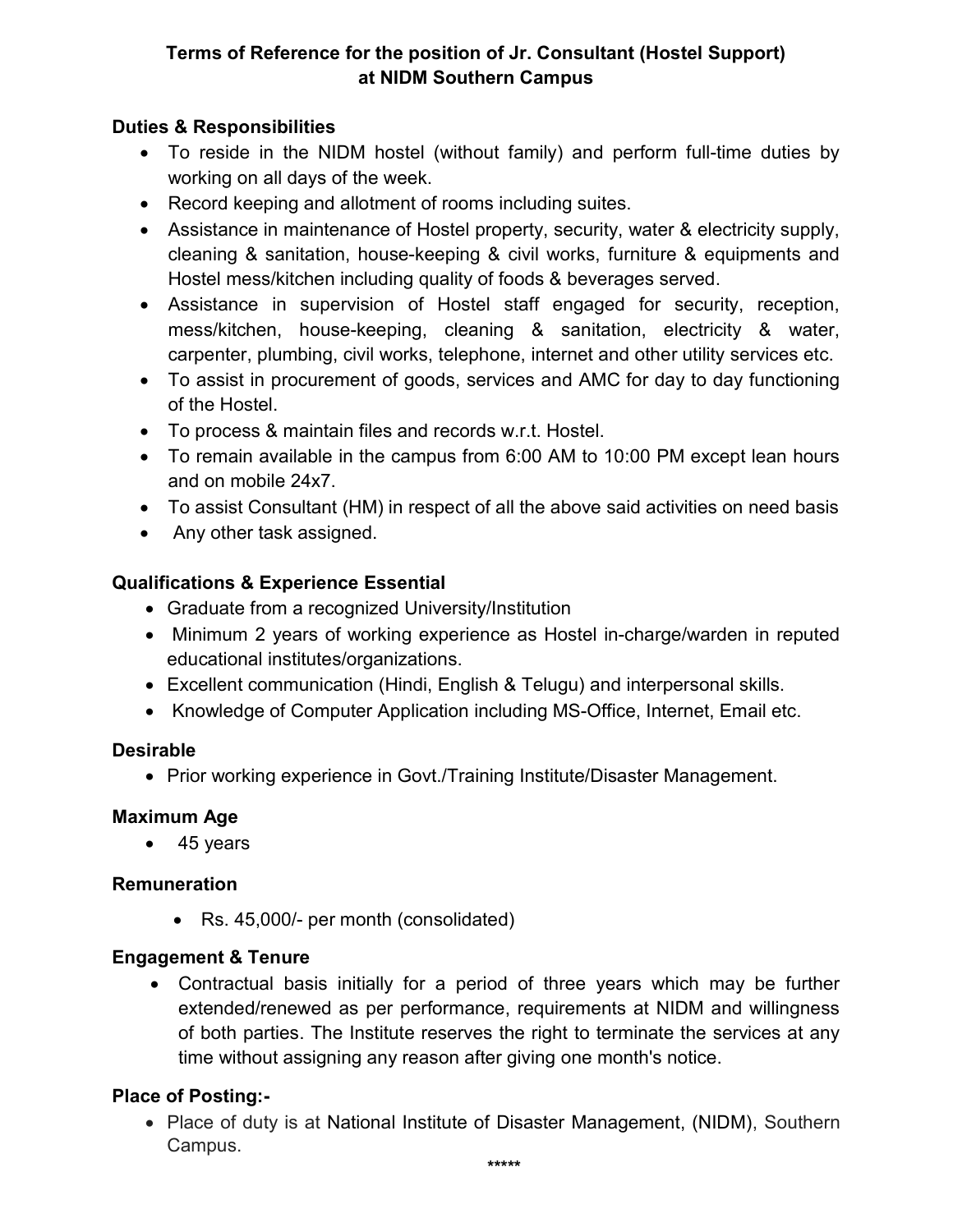# Terms of Reference for the position of Jr. Consultant (Training Support) at NIDM Delhi Campus

### Duties & Responsibilities

- To assist in providing training administrative support to the Training Cell like Typing, Data Feeding preparation of letters etc.
- To assist in preparation of presentations, training calendar etc.
- To assist in coordination with various stakeholders and external agencies including handling queries related to the Training Division.
- To process & maintain files and records.
- Any other task assigned.

## Qualifications & Experience Essential

- Graduate from a recognized University/Institution.
- Minimum 02 years of experience in handling training/ administrative/ logistic matters
- Excellent Communication (both English and Hindi) and interpersonal skills.
- Knowledge of Computer Application including MS-Office, Internet, Email etc.

### **Desirable**

• Prior working experience in Govt./Training Institute/Disaster Management

### Maximum Age

• 40 years

#### Remuneration

• Rs. 37,500/- per month (Rs. 35,000/-  $+$  Rs. 2,500/- (local conveyance)

## Engagement & Tenure

 Contractual basis initially for a period of three years which may be further extended/renewed as per performance, requirements at NIDM and willingness of both parties. The Institute reserves the right to terminate the services at any time without assigning any reason after giving one month's notice.

## Place of Posting:-

• Place of duty is at National Institute of Disaster Management, (NIDM) Delhi Campus at NIDM, Plot no. 15, Pocket-3, Block-B, Sector-29, Rohini, Delhi-110042.

\*\*\*\*\*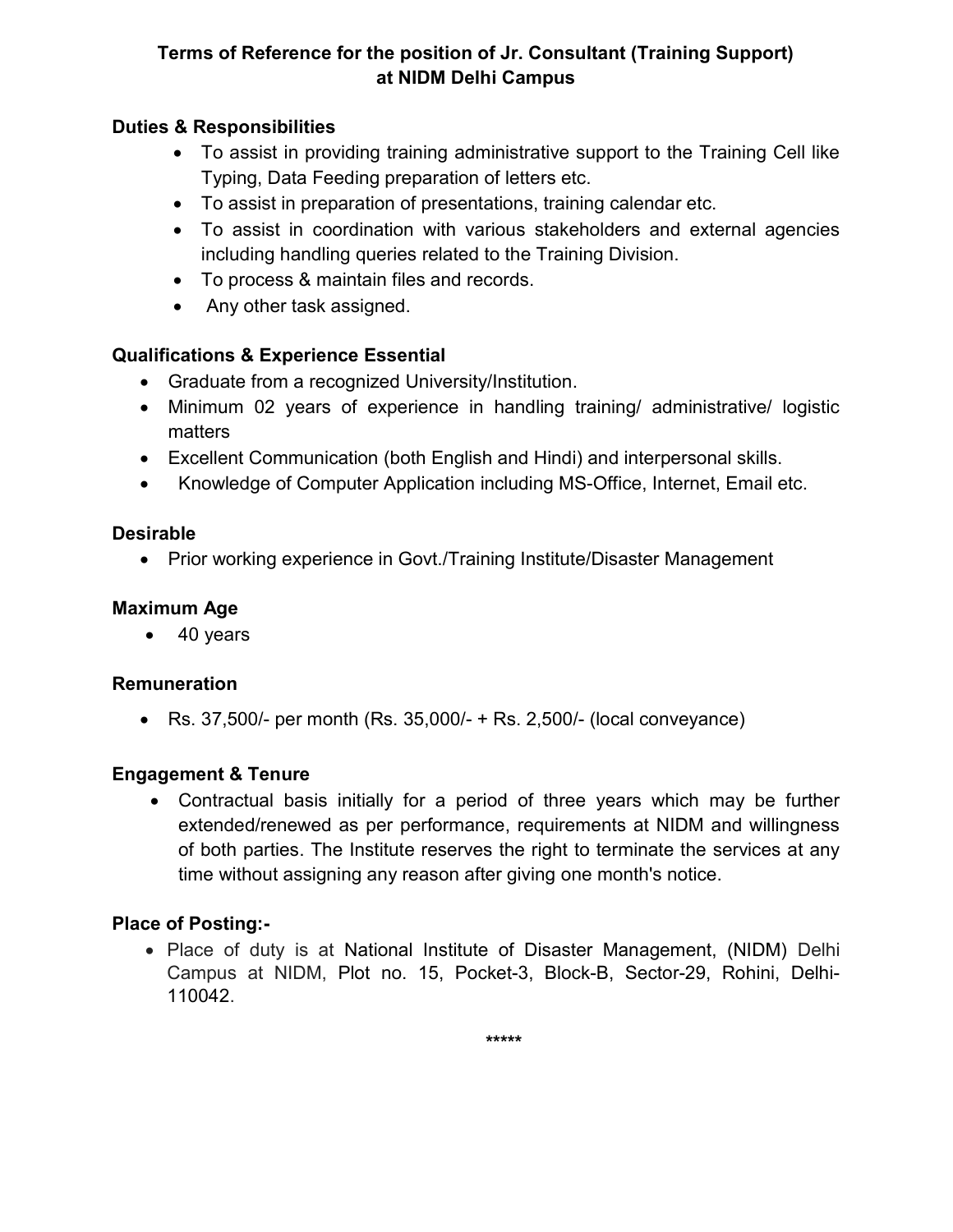# Terms of Reference for the position of Jr. Consultant (GIS & EOC) at NIDM Delhi Campus

### Duties & Responsibilities

- To plan & conduct trainings (including hands-on) w.r.t. application of Geographic Information System (GIS) & Emergency Operation Centre (EOC) in the field of Disaster Management
- To ensure smooth functioning of GIS & EOC labs of NIDM.
- To assist in processing files for procurement, installation, AMC, work outsourcing, office automation& disposal of various IT hardwares & softwares of GIS & EOC Labs of NIDM.
- To liaison with external organizations (NIC, AMC providers, Vendors & Service providers)
- To process & maintain files and records.
- Any other task assigned.

## Qualifications & Experience Essential

- Graduate in Computer Applications/ Science or Bachelor of Technology/Engineering from a recognized University/Institution
- Minimum 2 years of experience in the field of GIS/EOC.
- Excellent communication (Hindi & English) and interpersonal skills.

### Desirable

• Prior working experience in Govt./Training Institute/Disaster Management.

## Maximum Age

• 40 years

#### Remuneration

• Rs.  $37,500/$ - per month (Rs.  $35,000/$ - + Rs. 2,500/- (local conveyance)

#### Engagement & Tenure

 Contractual basis initially for a period of one year which may be further extended/renewed as per performance, requirements at NIDM and willingness of both parties. The Institute reserves the right to terminate the services at any time without assigning any reason after giving one month's notice.

#### Place of Posting:-

• Place of duty is at National Institute of Disaster Management, (NIDM) Delhi Campus at NIDM, Plot no. 15, Pocket-3, Block-B, Sector-29, Rohini, Delhi-110042.

\*\*\*\*\*